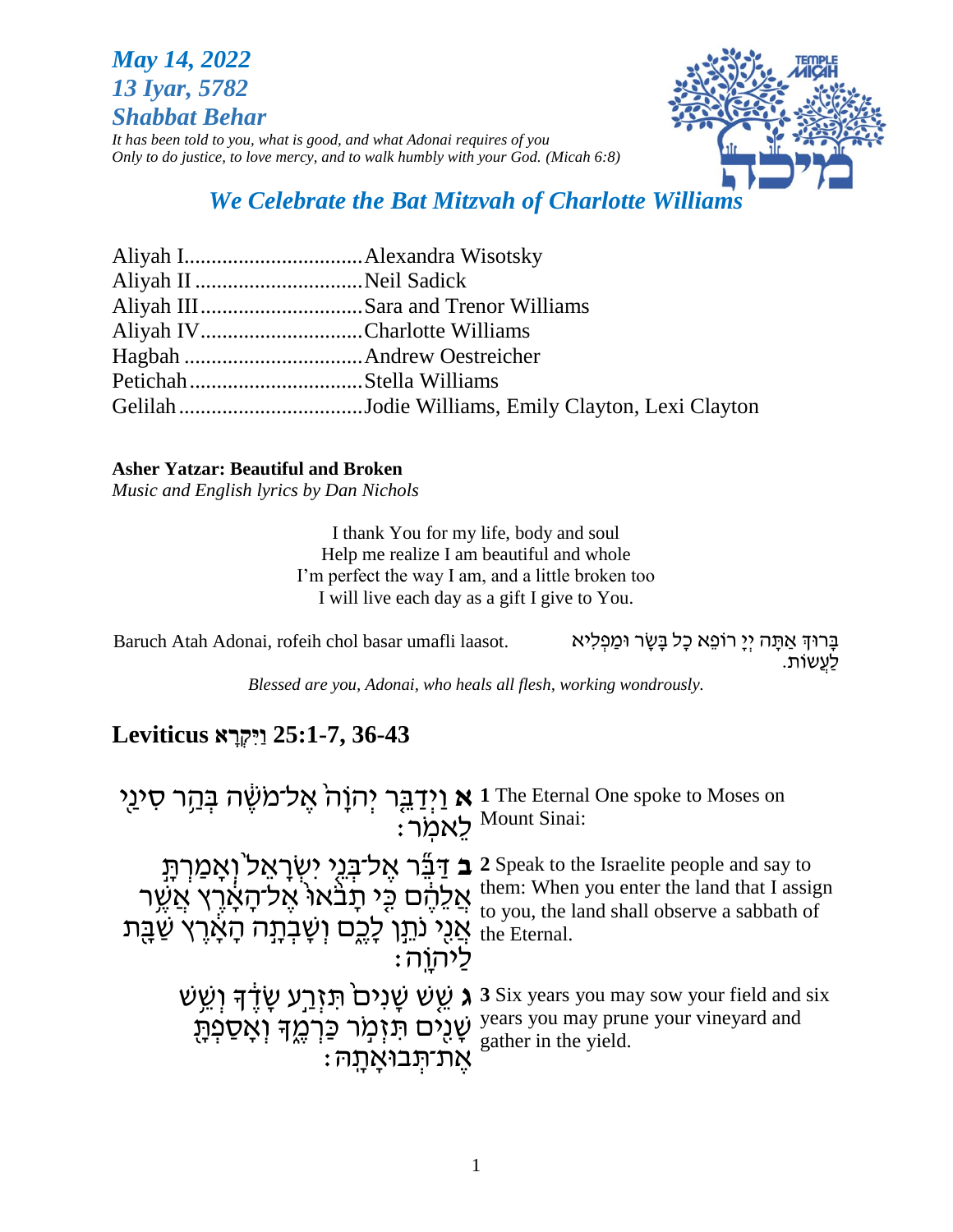| ד וּבַשֲׁנֵה הַשְּׁבִיעָת שַׁבֵּת שַׁבַּתוֹן <b>ד</b><br>יִהְיֶה לָאָרֶץ שַׁבָּת לַיתֹוֶה שָׂדְדָּ לִא<br>ּתַזְרָע וְכַרְמִךָּ לְא תזִמְר:            | <b>4</b> But in the seventh year the land shall<br>have a sabbath of complete rest, a sabbath<br>of the Eternal: you shall not sow your field<br>or prune your vineyard. |
|-------------------------------------------------------------------------------------------------------------------------------------------------------|--------------------------------------------------------------------------------------------------------------------------------------------------------------------------|
| <b>ה</b> אֶת סְפִיחַ קְצִירְךָּ לְא תִקִצּוֹר<br>וְאֶת־עִנְבֵי נְזִירֶךְ לָא תִבְצֶר שְ <u>ׁנ</u> ְת<br>ֹשַׁבָּתְוֹן יִהְיֶה לָאֲרֵץ:                 | <b>5</b> You shall not reap the aftergrowth of<br>your harvest or gather the grapes of your<br>untrimmed vines; it shall be a year of<br>complete rest for the land.     |
| ו וְהַיִּתַּׁה שַׁבֵּׁת הַאֲרֵץ לָכֶם<br>לְאָכְלָה לְךָ וּלְעַבְדְךָ וְלַאֲמָתֶךְ<br>וִלְשְׁכֵירְךְ וּלְתוֹשֳבִדְ הַגָּרִים עִמֵּךְ:                  | <b>6</b> But you may eat whatever the land<br>during its sabbath will produce-you, your<br>male and female slaves, the hired and<br>bound laborers who live with you,    |
| ז וְלִבְהֶמְתְּךָ וְלַחַיֶּה אֲשֶׁר בְּאַרְצֵךָ<br>תִּהְיֶה כָל־תְּבוּאָתָה לֵאֵכְל                                                                   | 7 and your cattle and the beasts in your<br>land may eat all its yield.                                                                                                  |
| <b>לו</b> אַל־תַּקֶּח מֵאִתּוֹ יֱשֶׁדְּ וְתַרְבִּית<br>וְיָרֵאתָ מֵאֱלֹהֶיךָ וְחֵי אָחֶיךָ עִמֲךָ:                                                    | 36 [D]o not exact advance or accrued<br>interest, but fear your God. Let your kin<br>live by your side as such.                                                          |
| לז אֶת־כַּסְפְּךָ לְא־תַתֵּן לְוֹ בְּגֶשֶׁךָ<br>וּבִמַרְבִּית לא־תִתֵּן אָכְלֶךָ:                                                                     | 37 Do not lend your money at advance<br>interest, nor give your food at accrued<br>interest.                                                                             |
| <b>לח</b> אֲנֹי יִהוָהֹ אֱלְהֵיכֵּם<br>אֲשֶׁר־הוֹצֵאתִי אֶתְ <u>ּכֶ</u> ם מֵאֱרֶץ<br>מִצְרֵיִם לָתֵת לַכֶּם אֵת־אֱרֶץ כִּנַּׁעַן<br>להיות לכם לאלהים: | 38 I the Eternal am your God, who brought<br>you out of the land of Egypt, to give you<br>the land of Canaan, to be your God.                                            |
| <b>לט</b> וְכִי־יָמְוּדְ אָחֶיךָ עִמֲךְ וְנִמְכַּר־<br>ַלֶךְ לֹא־תַעֲבָד בָּוֹ עֲבָדַת עַבֵד:                                                         | 39 If your kin under you continue in straits<br>and must be given over to you, do not<br>subject them to the treatment of a slave.                                       |
| <b>ּמ</b> כְּשַׂכִיר כְּתוֹשֵׁב יִהְיֵה עִמֲד<br>ּעַד־שָׁנַת הַיּּבֵל יַעַבְד עִמֵּךְ:                                                                | 40 Remaining with you as a hired or bound<br>laborer, they shall serve with you only until<br>the jubilee year.                                                          |
| <b>מא</b> וְיָצָא מֵעִמַּֽדְּ הְוּא וּבָנֵיו עִמְוֹ<br>וִשָּׁב <sup>י</sup> אֵל־מִשִּׁפַּחִתּוֹ וְאֵל־א <u>ַחְז</u> ִּת<br>ּאֲבתָיו יַשׁוּב:          | <b>41</b> Then they, along with any children,<br>shall be free of your authority; they shall<br>go back to their family and return to the<br>ancestral holding.-         |
| <b>מב</b> כִּיעֲבָדֵי הֵם אֲשֶׁר־הוֹצֵאתי<br>אתָם מֵאֶרֶץ מִצְרֶים לָא יִמְּכְרָוּ<br>ּמִמְכֵּרֶת עֲבֵד                                               | 42 For they are My servants, whom I freed<br>from the land of Egypt; they may not give<br>themselves over into servitude.—                                               |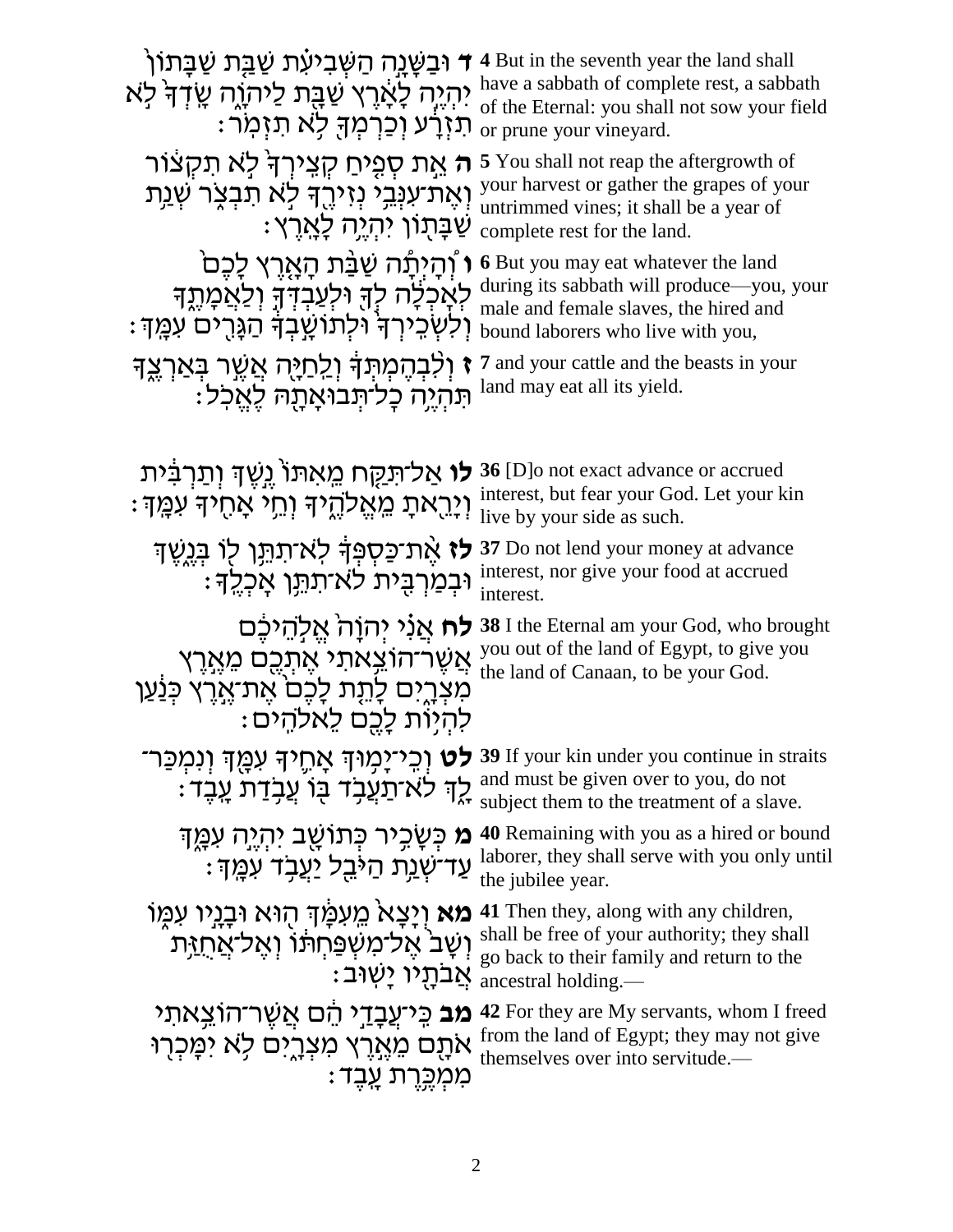**מג** לא־תִרְדֶּה בֻו בְּפֵרֶךְ וְיָרֵאתָ  $\colon$ לְהֶי $\mathbb{R}^{\mathcal{V}^{\mathcal{V}}}$ **43** You shall not rule over them ruthlessly; you shall fear your God.

# **Haftarah for Behar: Jeremiah 32:13-15**

| : <sup>follows:</sup>                                            | ו נו גַעֲנָהָה 13 In their presence I charged Baruch as יג וְאֲצַוֶּה אֶת־בָּרוּךְ לְעֵינֵיהֶם                                                                                                                                                 |
|------------------------------------------------------------------|------------------------------------------------------------------------------------------------------------------------------------------------------------------------------------------------------------------------------------------------|
| יְאֶת קֵחָתוּם they may last a long time." וְאֵת קֵפֶר הַגָּלוּי | יר פּה־אָמַר יּהוֹה צִבְאוֹת אֱלֹהֵי 14 Thus said the Eternal, the God of Israel:                                                                                                                                                              |
| הַזֶּה וּנְתַתָּם בִּכְלִיהָרֵשׁ לְמֵעַן                         | "Take these documents, this deed of                                                                                                                                                                                                            |
| <u>יַעֲמְדָוּ יָמְים רַבְּים:</u>                                | <sup>rake these documents, this deed of ישְׁרָאֵל לָקוֹחַ אֶת־הַסְפְרִים<br/>אֱלֶה אֲתָל מֲשִׁרָה הַאָּה nurchase, the sealed text and the open one,<br/>הְאֵלֶה אֲתָל אֱת שָׁפָר ֻּ הַמִּקְנָּה הַאָּה and put them into an earthen jar</sup> |
| <b>טו</b> כֵּי כִה אָמֵר יְהֹוֶה צְבָאֻוֹת                       | 15 For thus said the Eternal, the God of                                                                                                                                                                                                       |
| אֱלֹהֵי יִשְׂרָאֱל עָוֹד יִקָנְוּ בָתֵּים                        | Israel: "Houses, fields, and vineyards shall                                                                                                                                                                                                   |
| וְשָׂדְוֹת וּכִרְמִים בַּאֲרֵץ הַזִּאת:                          | again be purchased in this land."                                                                                                                                                                                                              |

| <b>Siman Tov</b>                                                                                                                                                                                                                                                                                                                   | ּסִימַן טוֹב וּמַזַּל טוֹב.                                        |
|------------------------------------------------------------------------------------------------------------------------------------------------------------------------------------------------------------------------------------------------------------------------------------------------------------------------------------|--------------------------------------------------------------------|
| Siman toy umazal toy umazal toy v'siman toy<br>Y'hei lanu, ul'chol Yisrael.                                                                                                                                                                                                                                                        | ּוּמַזַּל טוֹב וְסִיטָן טוֹב.<br>יִהֵא לָנוּ. וּלִכָּל יִשְׂרָאֵל. |
| $\mathbf{1}$ $\mathbf{1}$ $\mathbf{1}$ $\mathbf{1}$ $\mathbf{1}$ $\mathbf{1}$ $\mathbf{1}$ $\mathbf{1}$ $\mathbf{1}$ $\mathbf{1}$ $\mathbf{1}$ $\mathbf{1}$ $\mathbf{1}$ $\mathbf{1}$ $\mathbf{1}$ $\mathbf{1}$ $\mathbf{1}$ $\mathbf{1}$ $\mathbf{1}$ $\mathbf{1}$ $\mathbf{1}$ $\mathbf{1}$ $\mathbf{1}$ $\mathbf{1}$ $\mathbf{$ |                                                                    |

*It is a good and lucky sign for us and all Israel!*

#### **Shehecheyanu**

Baruch ata Adonai Eloheinu Melech ha-olam, Shehecheyanu v'kiyimanu v'higiyanu lazman hazeh. ּבָּרוּךְ אַתָּה, יְיָ, אֱלֹהֵינוּ מֶלֶךְ הָעוֹלָם ֶש ֶהֱחָֹּֽינּו ְו ִקְיָֹּֽמנּו ְו ִהִגיָֹּֽענּו ַל ְז ַמן ַהֶזה.

*Source of blessing, Eternal our God, You fill the universe with majestic might, giving us life, upholding the life within us, and bringing us to this time.*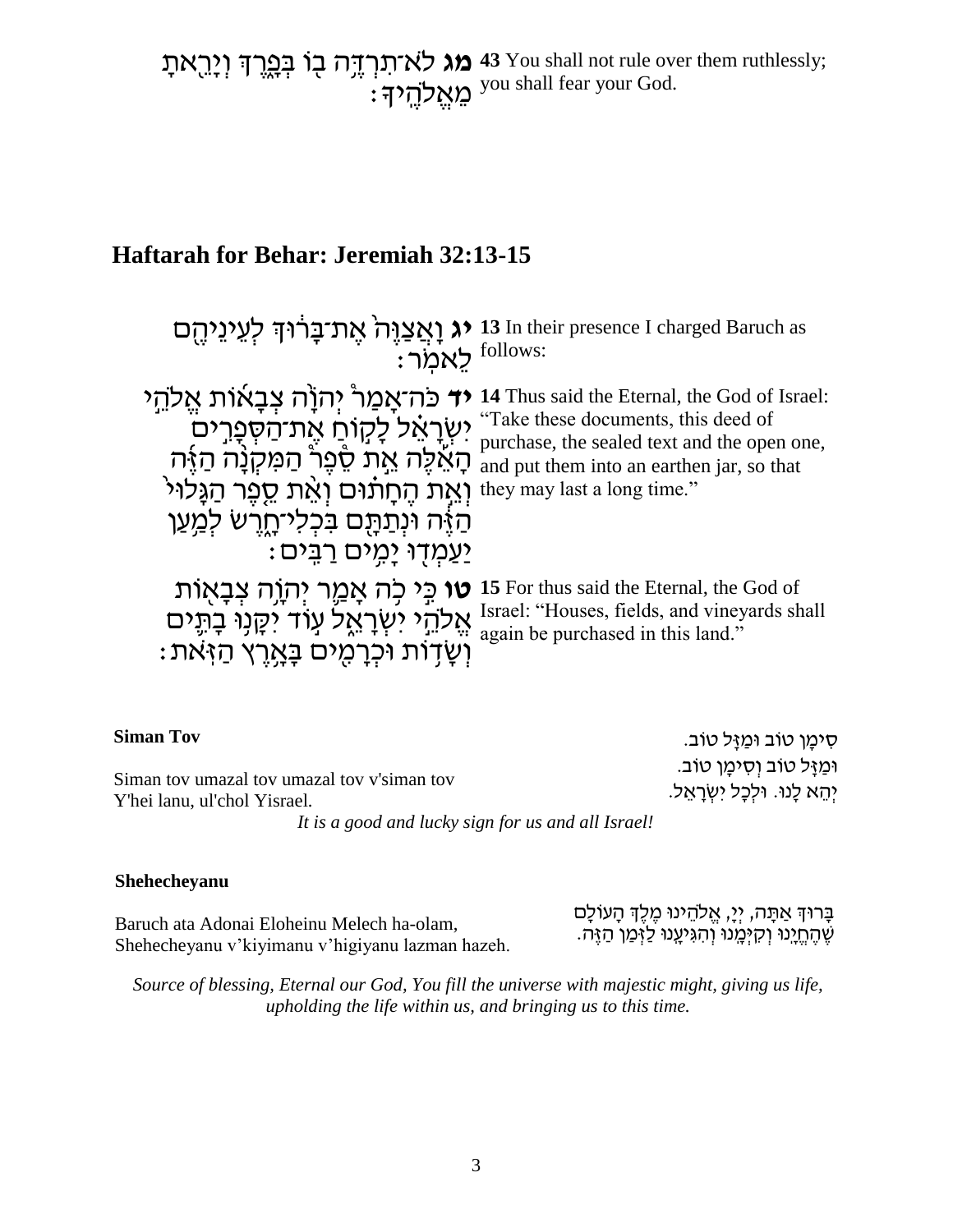## *Refuah Shleimah*

Emily Alpern-Fisch, Alan Appel, Ronni Behar, Ira Berlin, Michael Brenner, Ellen Buckley, Judith Chisholm, Barbara Cleveland, Netanel Felber, Chelo Fournier, Marlene Garnett, Barbara Gayler, Sandy Goldberg, Jeffrey Goodman, Richard Greenfield, Ezra Mac Grossman, David Hahn, Judy Hurvitz, Robin Kaplan, Deborah Kraut, Joan Kupferberg, Wasu Lawal, Lisa Lehman, Philip Levine, Stu Levine, Sam Levinson, Dan Lutenegger, Chris Mahle, Mildred Marin, Stephanie Mendez, Sophie Meyers, Bryant Monroe, Lynda Mulhauser, Jumuna Nathan, Robin Parry, Jack Paul, Rachel bat Chava, Lois Rosen, Eric Rosenberg, Rabbi Steve Sager, Sarah Golde bat Shifrah, David Scheever, Charles Schussheim, Cynthia Seymour, Annette Shaw, Sam Sinkler, Eve Sparberg, Victor Springer, Yolande Spinnato, Alan Thal, Betty Ustun, Heather Weisman, Mimi Wolf

## *We Remember a Few of Far Too Many Lives Lost to COVID-19*

Marcelo M. Malta, 79, immigrant, thought American food was terrible, Rio De Janeiro, Brazil Sonny Pham Mai, 33, the baby of the family, loved to cook, Las Vegas, Nevada Leslie (71), John (44), and Enekee (45) Leake-Cherry, "inseparable," Washington, DC

## *We Remember Those Lost to Violence in Washington, DC*

David Boyd, 48, NW DC; James Curtis, 38, SE DC; Rashad Davis, 32, SE DC; Treyvon Green, 33, SE DC; Antonio Jones, 22, no fixed address; Deonte Pittman, 19, SE DC

### *Condolences*

Jon Goodman, cousin of Michael Inlander; Pete Reiniger, husband of Arlene Reiniger

### *Shiva*

Rose Burstin, mother of Helen Burstin; Geneviève Kristensen, mother of Peter Kristensen

### *Shloshim*

Arthur Murray Golden, Carol Bernstein Ellin, Arthur Frank, Ellen Jane London, Harvey Nathan, Gail Sadick, Melvin Safterstein, Marlyn Socolar

## *Yahrzeit*

Violet Anenberg, Ben Appel, Albert Karl Bodem, Doris Brown, Max Coral, Jeanne Dillon, Evelyn Donenfeld, John Ferreira, Sylvia Garrell, David Goldberg, Eleanor Golden, Ruth Gruenberg, Agnes Hamos, Fred Hart, Reuben Heller, Eva Jacob, Arthur Saul Kant, Max Katz, Sylvia Lang, Anna Lit, Jerome Mark, Hyman Mazur, Alvin Meyer, Marty Obrand, Irving Richter, Edward Schultz,Joan Schwarz, Priscilla R. Stern, Maria Maija Swornik, Elbert Evans Ward, Martin Wenick, Myrna G. Wisotsky, Saul Morris Wolf, Rabbi Marjorie Yudkin